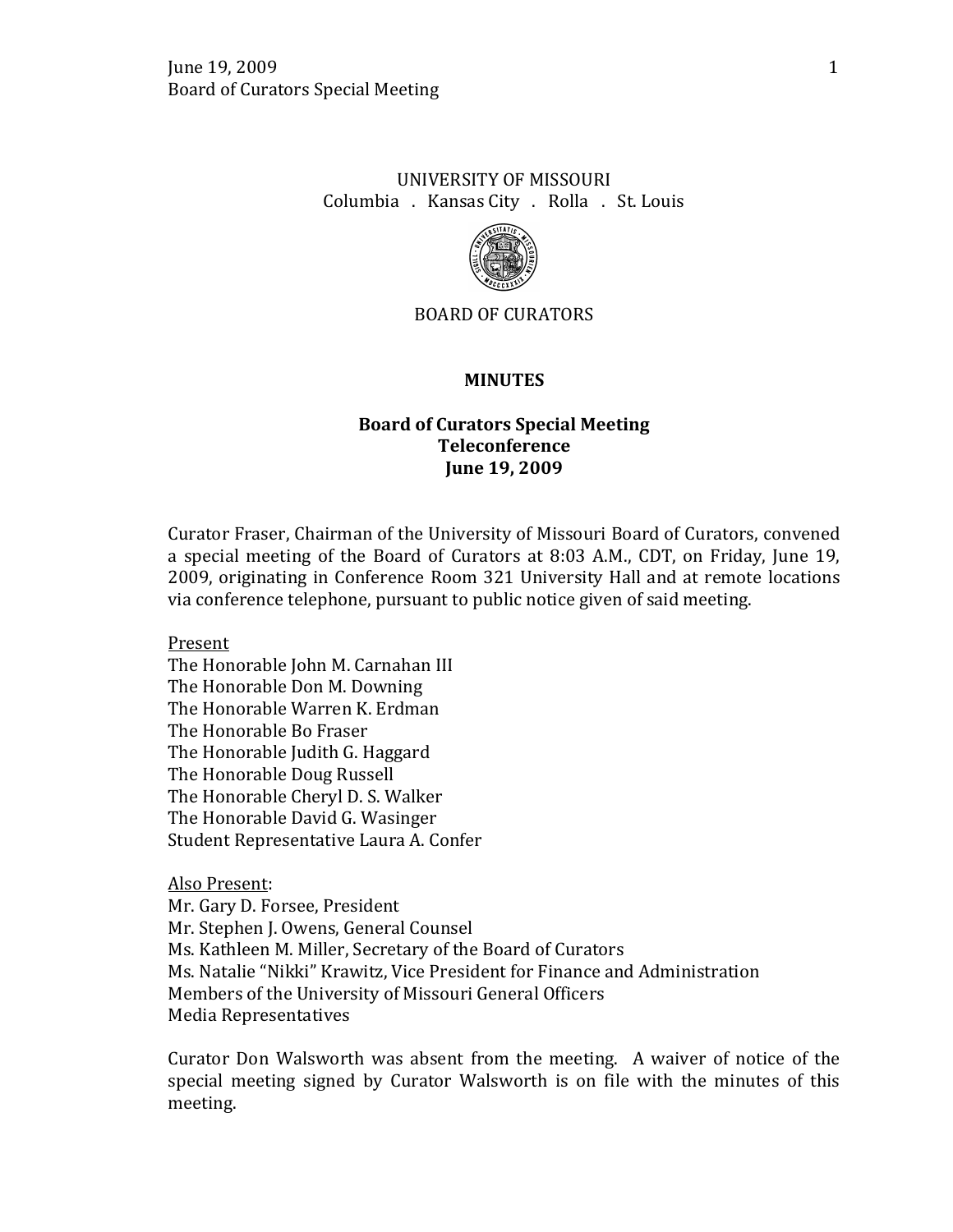The Sunshine Act requires that we set forth good cause for not complying with the 24-hour notice of a special meeting (RSMo Section 610.020.2). Notice of this meeting was issued on Thursday afternoon, June 18, 2009. This special meeting of the Board of Curators was held on less than 24 hours public notice for good cause because 24-hour notice was impractical. There was a need to provide the Board of Curators immediately with information received on June 17, 2009, concerning actions that the Governor might take within the next few days with respect to legislation affecting the University, and for the Board to have an opportunity to consider that information and determine an appropriate position and course of action as soon as possible prior to any action by the Governor.

## BOARD OF CURATORS MEETING - PUBLIC SESSION

# AGENDA<br>1. Ca

- 1. Call to Order Board of Curators Special Meeting<br>2. Roll Call of Board of Curators
- 2. Roll Call of Board of Curators<br>3. Introduction of Meeting Topic
- 3. Introduction of Meeting Topic<br>4. Information: State Capital Appi
- 4. Information: State Capital Appropriations for the University of Missouri<br>5. Discussion of State Capital Appropriations for the University of Missouri
- 5. Discussion of State Capital Appropriations for the University of Missouri<br>6. Recommended Action Adjourn Special Meeting of the Board of Curators
- 6. Recommended Action Adjourn Special Meeting of the Board of Curators<br>7. Adiourn Board of Curators Special Meeting. June 19. 2009
- 7. Adjourn Board of Curators Special Meeting, June 19, 2009

State Capital Appropriations for the University of Missouri and HB22 – presented by President Forsee

Discussion of statement to the governor – original draft statement on file

It was moved by Curator Erdman and seconded by Curator Walker, that the

following statement be issued to Governor Nixon

## **Statement from the University of Missouri Board of Curators to Governor Jay Nixon regarding capital projects funding**

"We, the board of curators at the University of Missouri, appreciate your public support of higher education and the university during your first term as governor. We realize the current national and state economic turmoil has resulted in a very challenging period of time for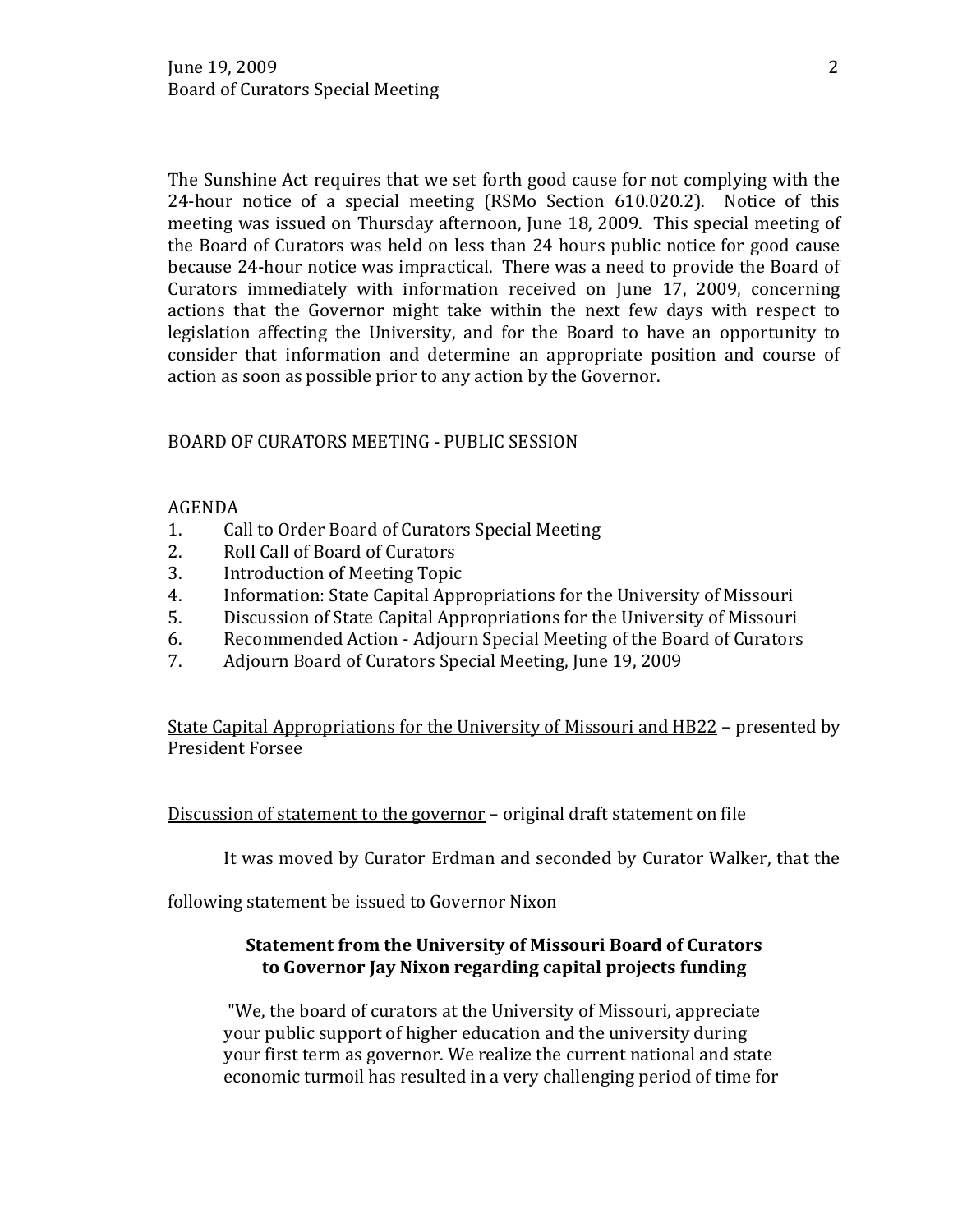all of us with difficult decisions being required—and more still likely to come.

As the governing board of the university, we find reports that higher education and the University of Missouri are once again being considered as a place to make budget cuts on previously committed capital projects very troubling. We are not yet back to 2001 funding levels on a dollar basis, and yet are continuing to balance student enrollment demands that have increased by 18.2 percent during this time. Unfortunately, this has resulted in tuition increases for students to regionally high levels.

The university's capital needs also have continued to grow. Capital projects in House Bill 22 were previously approved and planning resources were committed—but now for the second time in six months those projects are said to be at risk. During this time, however, the university has repeatedly taken on a variety of difficult measures to keep its required mission to the state strong and even more relevant in these times: we have forced contributions to pension plans; frozen salaries; eliminated programs, centers and institutes; held at various times more than 500 positions open; restructured the overall System administrative area; and hosted a summit relevant to economic development for the state with more to come.

Because of the uncertainty of the passage of a bond initiative, the board does not see such an approach as a viable alternative to funding the university capital projects through House Bill 22. Therefore, we urge you to spare from veto all University of Missouri System House Bill 22 projects, including Benton/Stadler Halls at the University of Missouri-St. Louis, Ellis Fischel Cancer Center in Columbia, Mid-Missouri Mental Health Center and eight agricultural research stations across the state. These projects are truly shovel-ready and will immediately create jobs for Missouri citizens. We ask that you continue to make higher education a top priority."

Roll call vote:

Curator Carnahan voted yes. Curator Downing voted yes. Curator Erdman voted yes. Curator Fraser voted yes. Curator Haggard voted yes. Curator Russell voted yes.